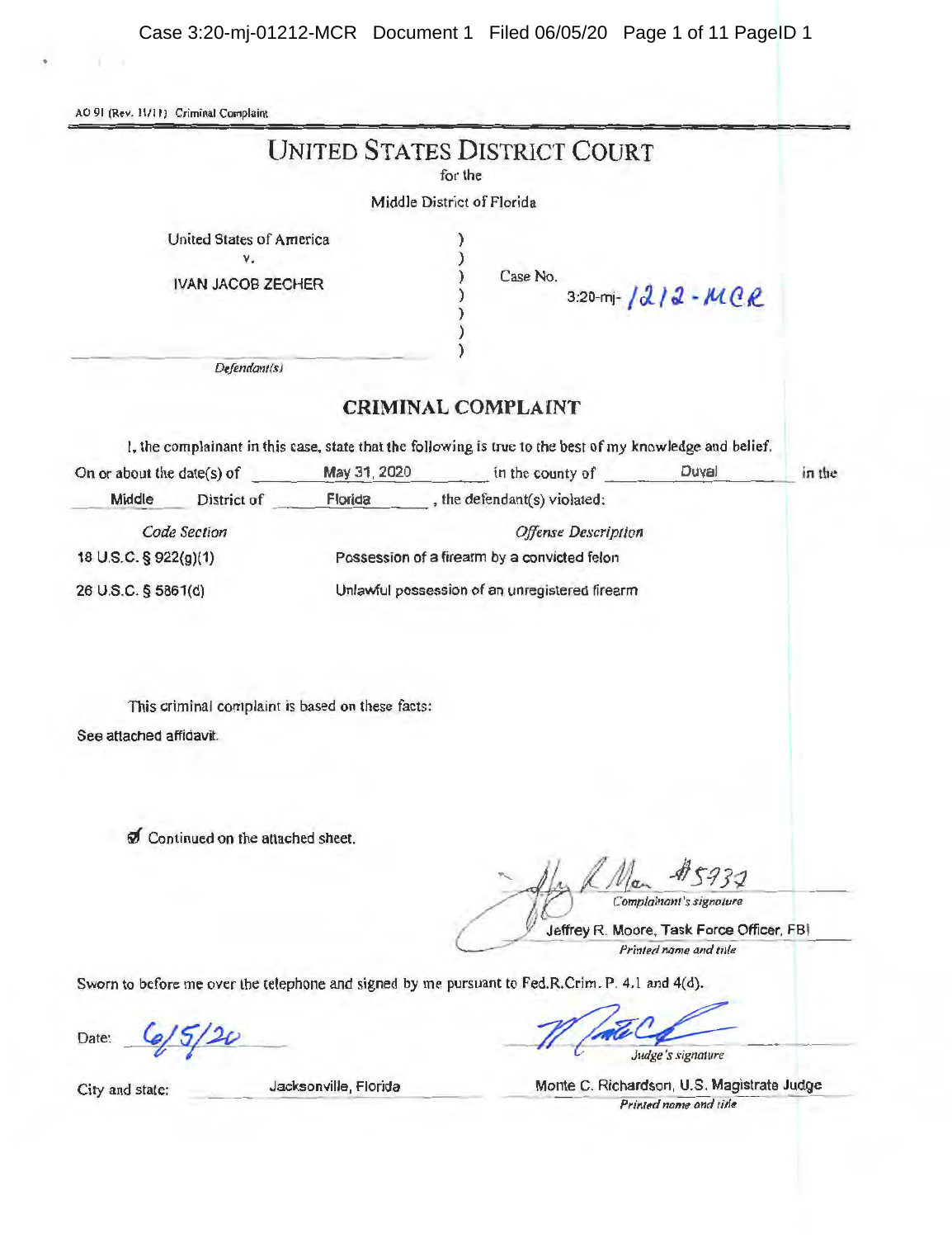## **AFFIDAVIT**

I, Jeffrey R. Moore, being duly sworn, declare and state the following:

## **INTRODUCTION**

1. I am a Detective with the Jacksonville Sheriff's Office ("JSO") with 23 years of experience. I am a sworn law enforcement officer, fully certified by the State of Florida Criminal Justice Standards and Training Commission. Currently, I am a Task Force Officer ("TFO") assigned to the Federal Bureau of Investigations ("FBI"), Jacksonville Division, a position I have held for over 3 years. I have extensive experience investigating threats of mass violence and have completed advanced training in the area of weapons of mass destruction, improvised explosives and explosive devices, and international terrorism. As part of my duties as a TFO, I am responsible for the investigation of violations of federal law, including federal laws related to national security. I am currently assigned to the FBI's Terrorism Squad, where my primary responsibilities include the investigation of international terrorism.

2. As a TFO, I am authorized to investigate and assist in the prosecution of violations oflaws of the United States, and to execute search warrants and arrest warrants issued by federal and state courts.

3. I am familiar with the facts .and circumstances set forth in this affidavit based on: my participation in the investigation; my experience, training, and background as a Detective and TFO; my personal observations and examination of relevant evidence; and information provided to me by other law enforcement officers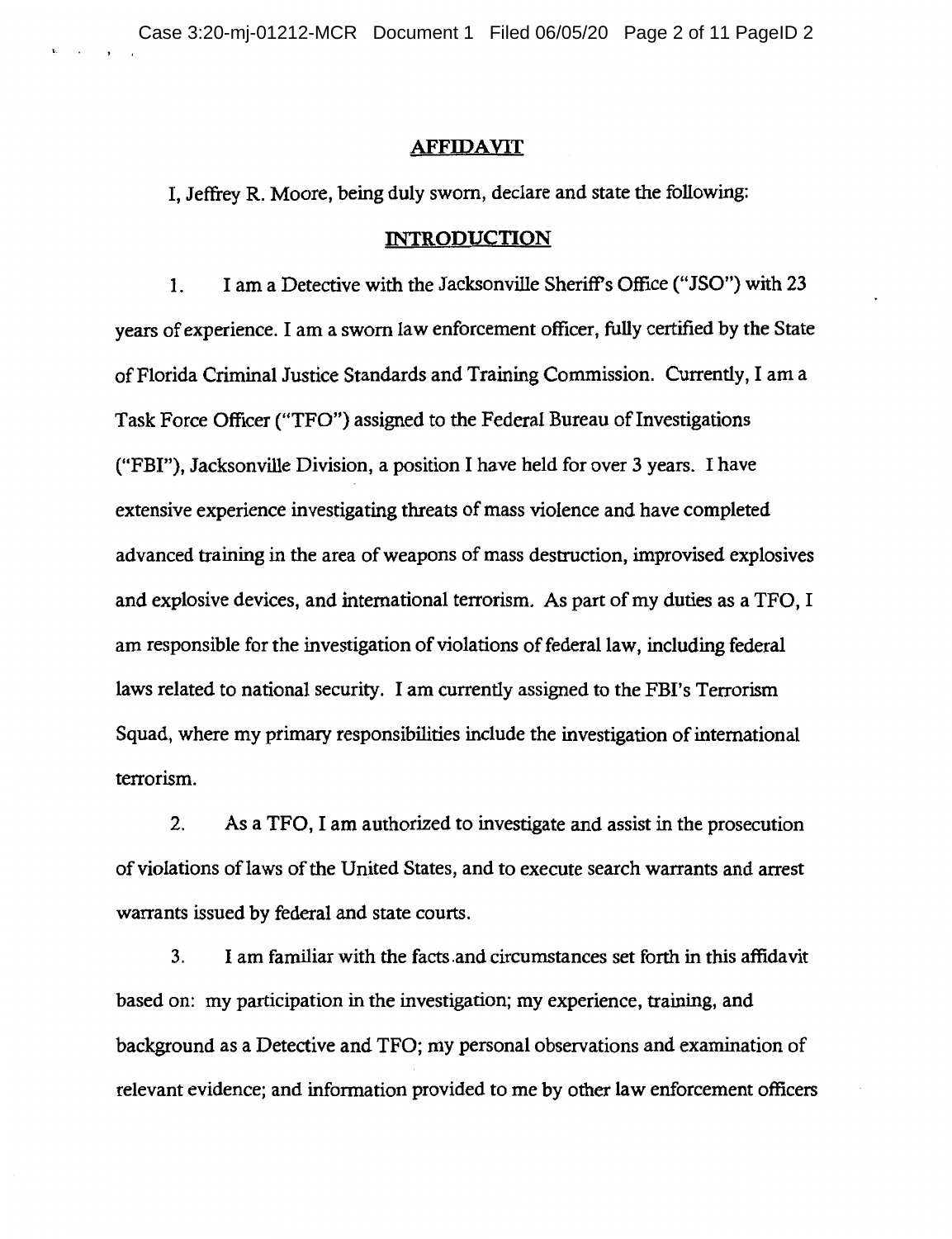and witnesses. The information contained in this affidavit does not constitute all the facts of the investigation, and is provided for the limited purpose of establishing probable cause to believe that IV AN JACOB ZECHER has committed a violation of 18 U.S.C. § 922(g)(l), that is, being a felon in possession of a firearm, and 26 U.S.C. § 5861 ( d), that is, unlawful possession of an umegistered firearm.

4. Based upon my training and experience, and information I received from FBI SA Jerry Kleber, who is a certified bomb technician, I am familiar with a potential destructive device commonly referred to as a "Molotov cocktail," which typically consists of a bottle or other type of container which can hold an ignitable fluid or liquid. Once such a container is filled with an ignitable fluid or liquid, the opening of the bottle is packed with a material to be used as a wick. When the wick is ignited, the ignitable fluid or liquid within the container is designed to ignite as well. Often, the container is broken after it is thrown or dropped, **which** causes the ignitable liquid inside to disperse and a fire to spread.

5. 18 U.S.C. § 922(g)(l) provides that "[i]t shall be unlawful for any person ... who has been convicted in any court of, a crime punishable by imprisonment for a term exceeding one year ... to ship or transport in interstate or foreign commerce, or possess in or affecting commerce, any firearm or ammunition; or to receive any firearm or ammunition which has been shipped or transported in interstate or foreign commerce." 18 U.S.C. § 924(a)(2) further provides that any person who knowingly violates 18 U.S.C.  $\S$  922(g)(1) "shall be fined as provided in this title, imprisoned not more than 10 years, or both."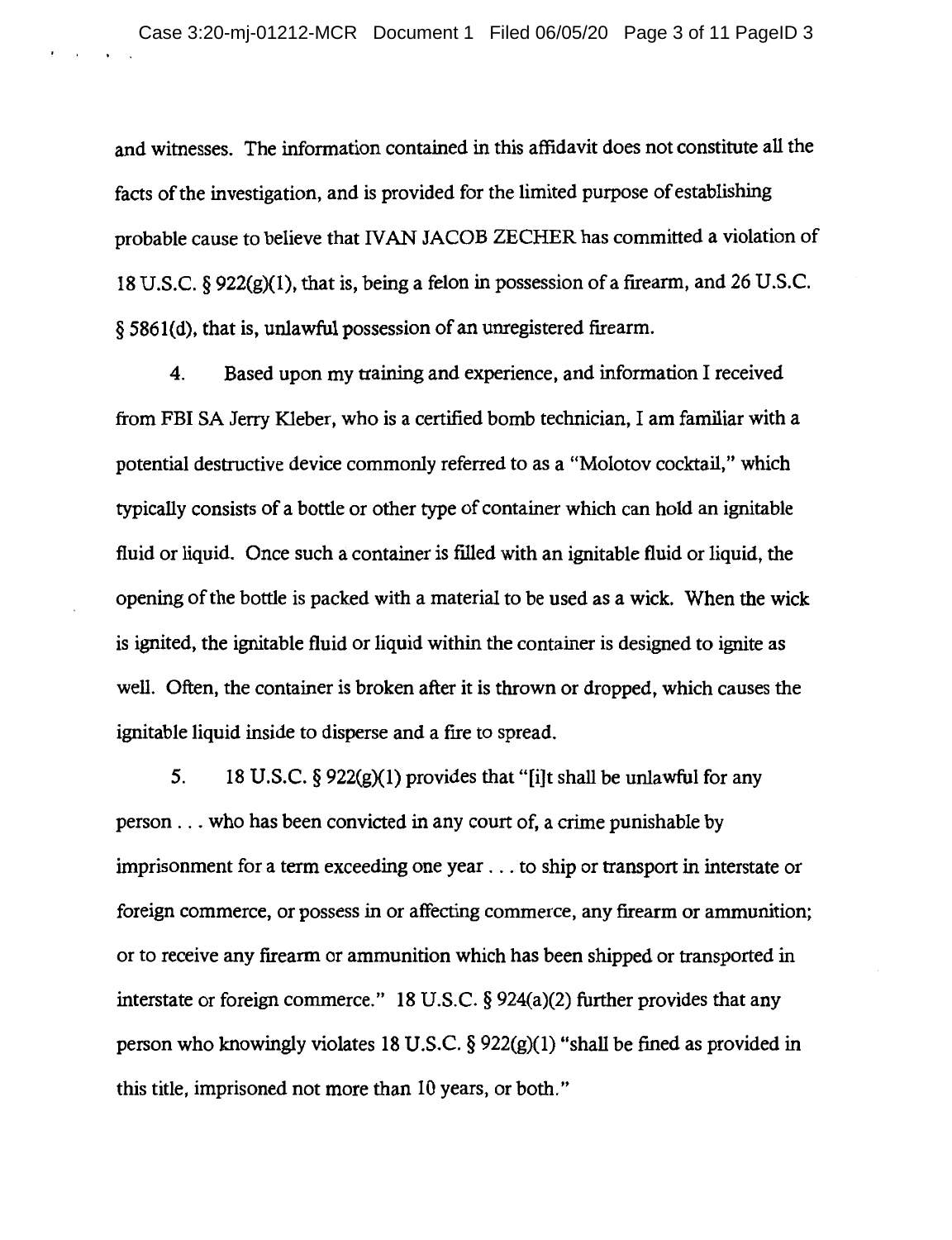6. 18 U.S.C. § 921(a)(3) provides that "[t]he term 'firearm' means . . . (D) any destructive device." "Molotov cocktails" may be classified as destructive devices under 18 U.S.C. § 92l(a)(4), which states, in relevant part, "[t]he term 'destructive device' means ... (A) any explosive, incendiary ... (i) bomb."

7. 26 U.S.C. § 586l(d) provides that "[i]t shall be unlawful for any person . . . to receive or possess a firearm which is not registered to him in the National Firearms Registration and Transfer Record." 26 U.S.C. § 5871 further provides that "(a]ny person who violates or fails to comply with any provision of this chapter shall, upon conviction, be fined not more than \$10,000, or be imprisoned not more than ten years, or both."

8. Pursuant to 26 U.S.C. § 5845(a)(8), destructive devices are included **within** the definition of the term "firearm." "Molotov cocktails" may be classified as destructive devices under 26 U.S.C. § 5845(f), which states, in relevant part, "[t]he term 'destructive device' means ... (1) any explosive, incendiary ... bomb ... and (3) any combination of parts either designed or intended for use in converting any device into a destructive device as defined in subparagraph $[1]$  (1)..."

9. I make this affidavit in support of a criminal complaint against IVAN JACOB ZECHER, that is, on or about May 31, 2020, in the Middle District of Florida, ZECHER, knowing that he had been previously convicted of a felony, knowingly possessed a firearm, that is, a destructive device, which traveled in interstate or foreign commerce, in violation of 18 U.S.C. § 922(g)(l), and possessed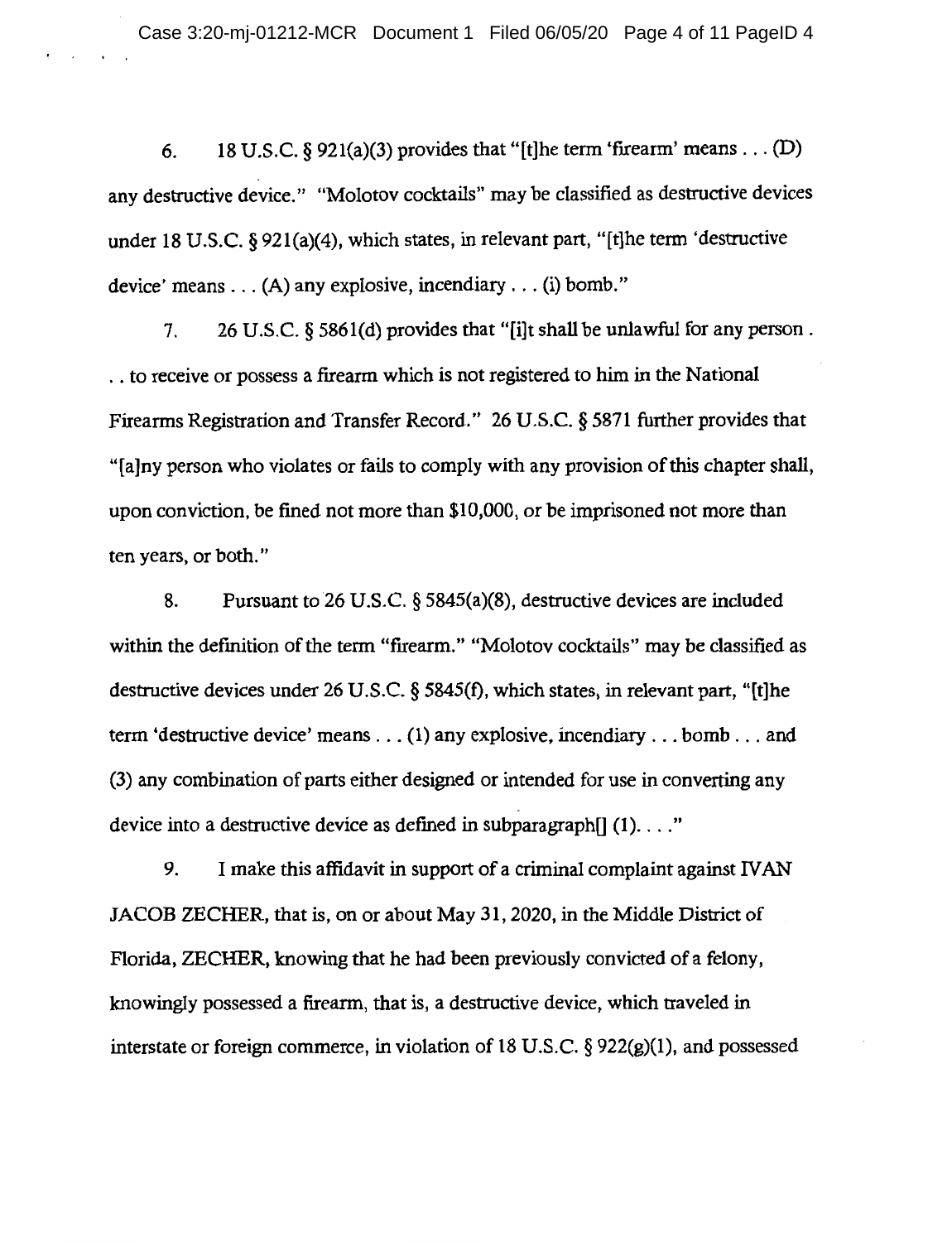an unregistered firearm, that is, a destructive device, in violation of 26 U.S.C. § 5861(d).

## **STATEMENT OF PROBABLE CAUSE**

10. On or about May 31, 2020, crowds gathered in downtown Jacksonville, Florida, in the Middle District of Florida, to protest the recent death of George Floyd while in police custody in Minneapolis, Minnesota.

11. I have spoken to JSO Detective M. Ross regarding his observations and actions on or about May 31, 2020, when he was deployed as part of JSO's efforts to ensure a peaceful and safe demonstration. At approximately 6:30 p.m., Detective Ross observed IVAN JACOB ZECHER as part of a group of protesters standing in the middle of the intersection at Market and Forsyth Streets. Detective Ross had responded to the area after a radio call described this particular group of protesters as blocking traffic and throwing items, such as water bottles and rocks, at police officers and passing cars as they walked from the Duval County courthouse toward the JSO headquarters building. Detective Ross observed ZECHER wearing a black backpack. Via loudspeaker, JSO Assistant ChiefM. Johnson lawfully ordered ZECHER and the other protesters to disperse. ZECHER and the other protesters continued to stand in the middle of the intersection, impeding the flow of traffic.

12. Detective Ross approached and verbally ordered ZECHER to leave the intersection. ZECHER refused. Therefore, Detective Ross arrested ZECHER for Unlawful Assembly, in violation of Florida State Statute ("FSS") § 870.02. Upon taking ZECHER into custody, Detective Ross removed ZECHER's backpack and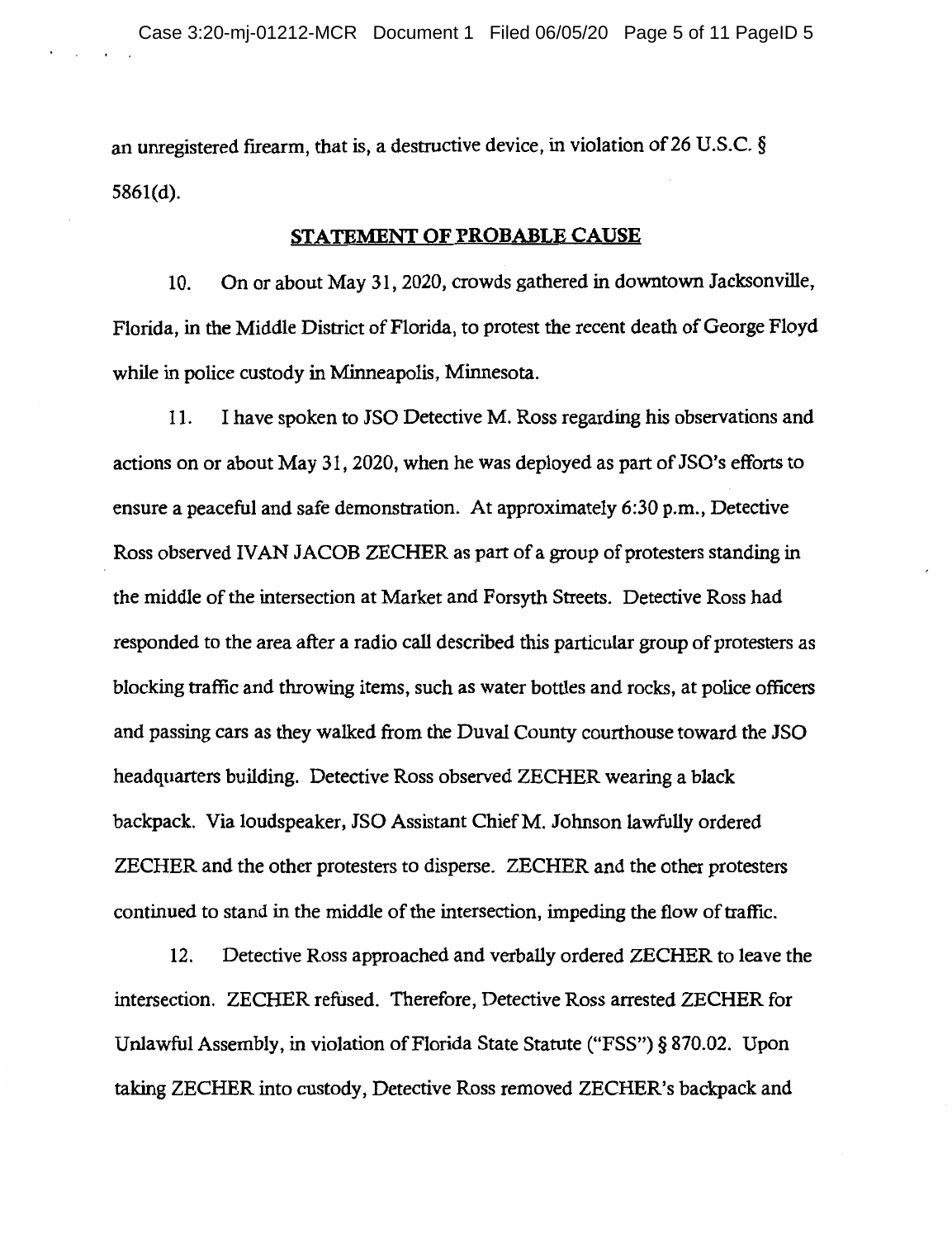dropped it on the ground in order to secure him in flexcuffs. Detective Ross then observed an unknown red liquid leaking from ZECHER'S backpack. Detective Ross asked ZECHER about the liquid, and ZECHER advised that it was paint. Detective Ross asked ZECHER if he could search the backpack, and ZECHER verbally consented to the search. Inside the backpack, Detective Ross found, among other things: a "Patron Citronge Pineapple" liquor bottle<sup>1</sup> (the "Patron bottle"), containing an unknown liquid which smelled strongly of gasoline; a lighter; black balloons filled with some type of liquid; and a hatchet. Detective Ross asked ZECHER about the unknown liquid in the Patron bottle, and ZECHER replied that it was gasoline.

13. I have seen a photograph taken by the JSO Mobile Field Force at approximately 5:57 p.m., in the vicinity of the Duval County courthouse in Jacksonville, Florida, which depicts a white male carrying a black backpack, dressed in a black t-shirt with white writing, camouflage shorts, and tan work boots. The white male is wearing a black bandanna covering his face. I have also seen a photograph of ZECHER taken after his arrest, at approximately 7:01 p.m., in which he is wearing identical clothing, with a black bandanna around his neck.

14. ZECHER was transported to JSO Headquarters, and placed into an interview room. At approximately 7:39 p.m., FBI SA Daniel Moxley and I interviewed ZECHER. The interview was video- and audio-recorded. I advised ZECHER of his constitutional rights. ZECHER agreed to be interviewed. During

See Appendix A.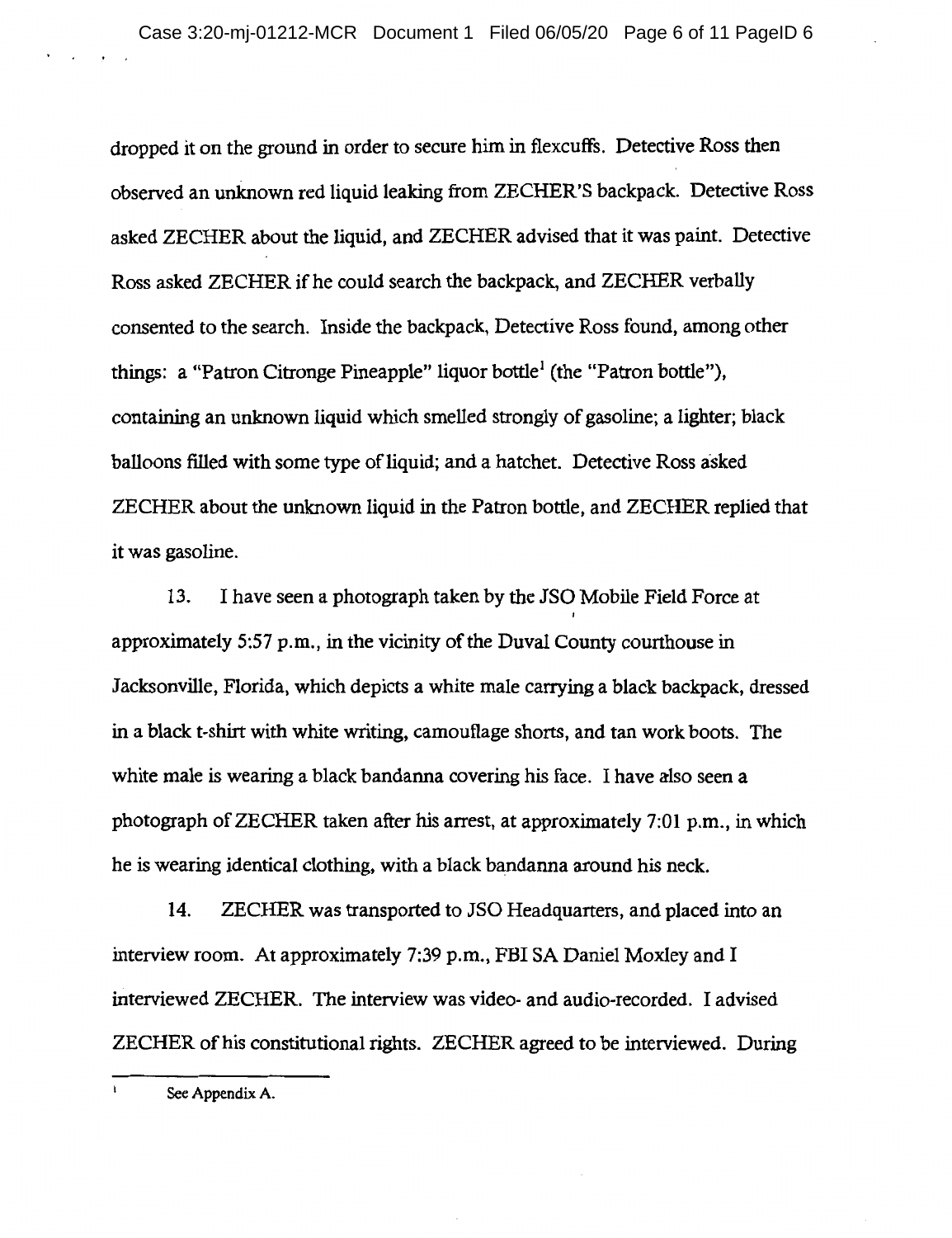the interview, ZECHER admitted that the backpack was his, and stated that a black male known as "Ace" had asked ZECHER to put the Patron bottle in his backpack. ZECHER stated that he knew the Patron bottle contained gasoline because ZECHER could smell it. ZECHER stated he was a convicted felon and he was aware that he could not possess any weapons, so he had brought the hatchet, which he referred to as a "demolition hammer," in his backpack for protection. ZECHER reviewed and signed a consent form to search his cellular telephone. ZECHER was subsequently charged with violations ofFSS § 870.02, Unlawful Assembly; PSS§ 790.01(1), Carrying a Concealed Weapon; and FSS § 790.161(2), Making or Attempting to Make a Destructive Device with Intent to Cause Bodily Harm.

15. I have reviewed images of the Patron bottle, which states on its label that it was "Produced & Bottled in Mexico." On or about June 5, 2020, I reviewed a press release from Patron Tequila titled "Introducing Patron Citronge Pineapple," dated June 18, 2018, available at https://www.pmewswire.com/newsreleases/introducing-patron-citronge-pineapple-300667677.html. The press release states that all Patron products, including Patron Citronge Pineapple, are exclusively produced in Jalisco, Mexico. Therefore, the Patron bottle would have traveled in and affected interstate or foreign commerce.

16. According to records I reviewed, on or about May 15, 2014, ZECHER pleaded guilty to and was convicted of Aggravated Assault with a Deadly Weapon, a third degree felony, punishable by up to *5* years in prison, in the Circuit Court for the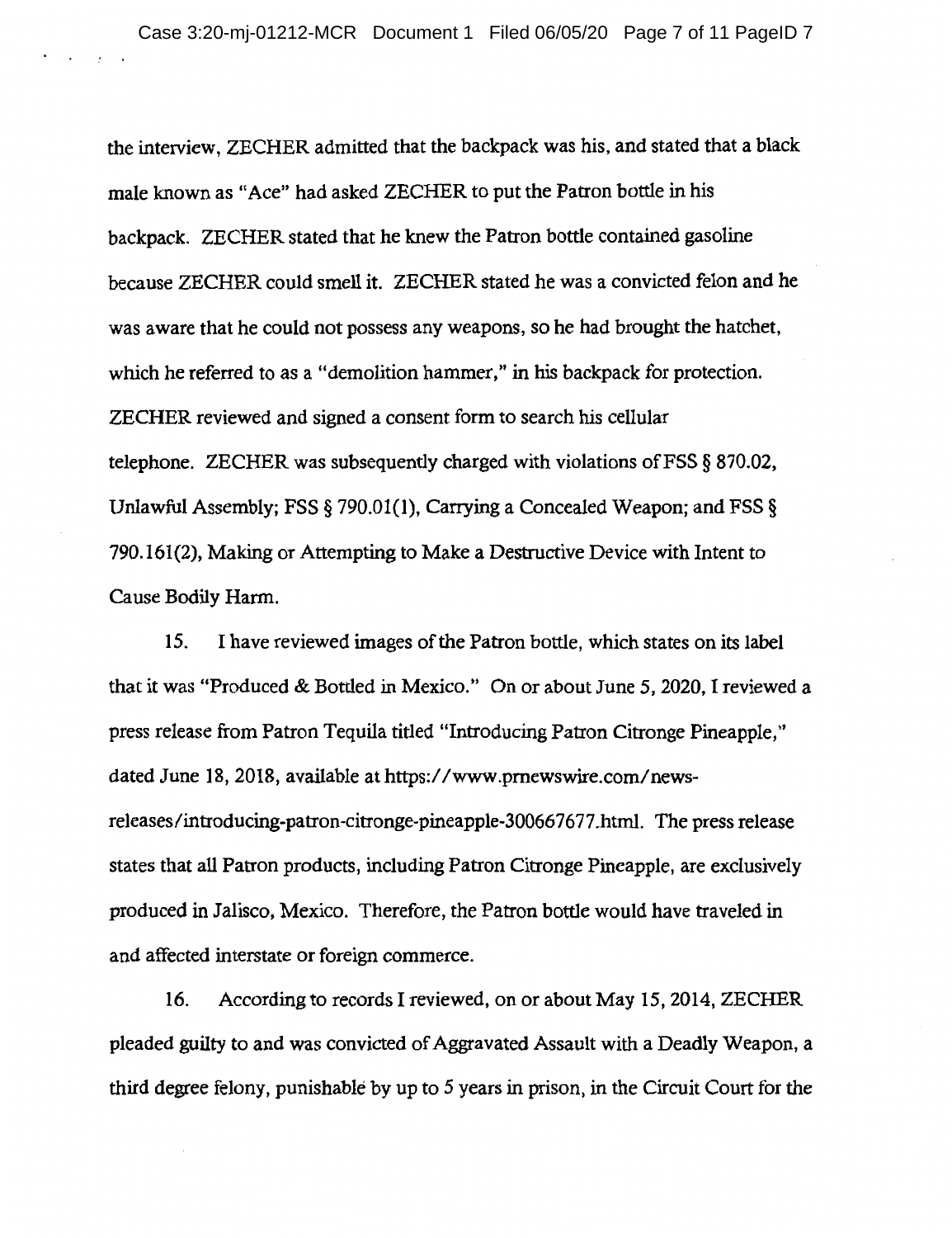$\mathcal{A}^{\mathcal{A}}$  and  $\mathcal{A}^{\mathcal{A}}$  and  $\mathcal{A}^{\mathcal{A}}$ 

Fourth Judicial Circuit in and for Clay County, Florida {Case No. 2014-CF-000603), and was sentenced to time served and 18 months of probation. On or about June 24, 2015, ZECHER was re-sentenced in the same case to six months in jail, after admitting to having violated his probation.

17. On or about June 5, 2020, I spoke with Special Agent Certified Explosives Specialist ("SA/CES") Jesse Hooker with the Bureau of Alcohol, Tobacco, Firearms, and Explosives (" A TF") and reviewed reports A TF prepared in connection with this investigation. On or about June 3, 2020, SA/CES Hooker transported the component parts of the suspected Molotov cocktail- *i.e.,* the Patron bottle itself, its cork, and a suspected flammable liquid and suspected flammable gelatinous material that were contained inside the bottle - from Jacksonville, Florida, to the ATF Forensic Science Laboratory in Atlanta, Georgia. ATF Forensic Chemist Andrew Hawkins analyzed the component parts, and made the following preliminary determinations: the liquid inside the Patron bottle was gasoline, a flammable liquid; the gelatinous material inside the bottle is polystyrene, a flammable gel; and the top of the cork was coated with polystyrene. On or about June 4, 2020, ATF Senior Explosive Enforcement Officer Kevin Miner reviewed the photographic and chemical evidence regarding the suspected Molotov cocktail, and came to the preliminary conclusion that the Patron bottle found in ZECHER's backpack - comprising a breakable glass container containing a quantity of flammable liquid, with an improvised wick made out of the cork coated in polystyrene- constitutes a Molotov cocktail, properly identified as an incendiary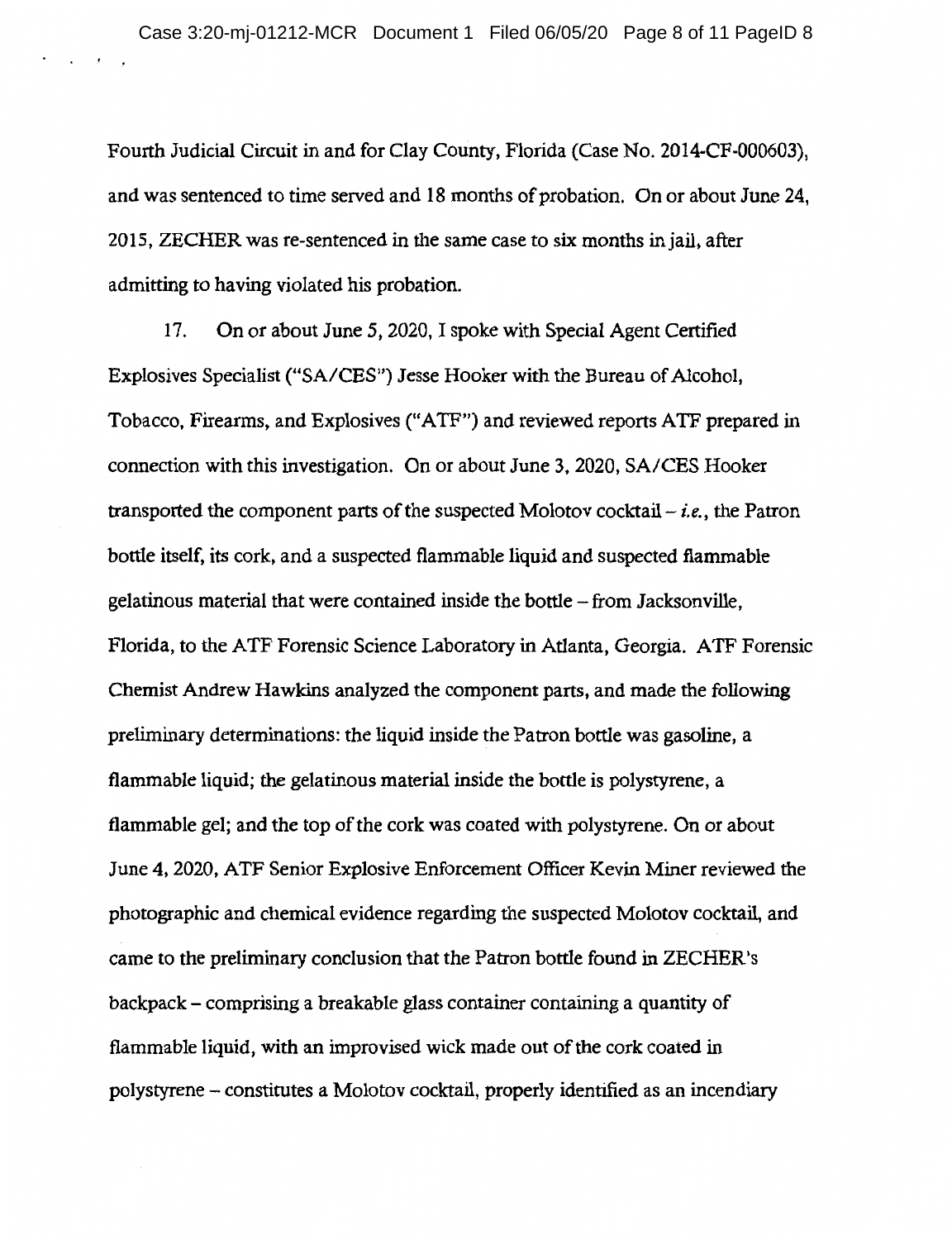bomb and destructive device within the definition of "firearm" for the purposes of 18 U.S.C. § 924(a)(4) and 26 U.S.C. § 5845(f).

18. SA/CES Hooker also informed me that, on or about June 4, 2020, he conducted a clemency search with the State of Florida Office of Executive Clemency to ascertain whether ZECHER had been granted a restoration of his civil rights, to include the right to possess a firearm. The search indicated that there was no record of ZECHER having had his rights restored. SA/CES Hooker has requested a certified copy of the clemency search from the Office of Executive Clemency.

19. I have reviewed a report by SA/CES Hooker which states that on or about June 3, 2020, SA/CES Hooker queried the National Firearms Registration and Transfer Record ("NFRTR") for any registrations by ZECHER. The results of that inquiry indicated that there was no record that ZECHER has ever lawfully registered any firearms or destructive devices which require registration under the National Firearms Act.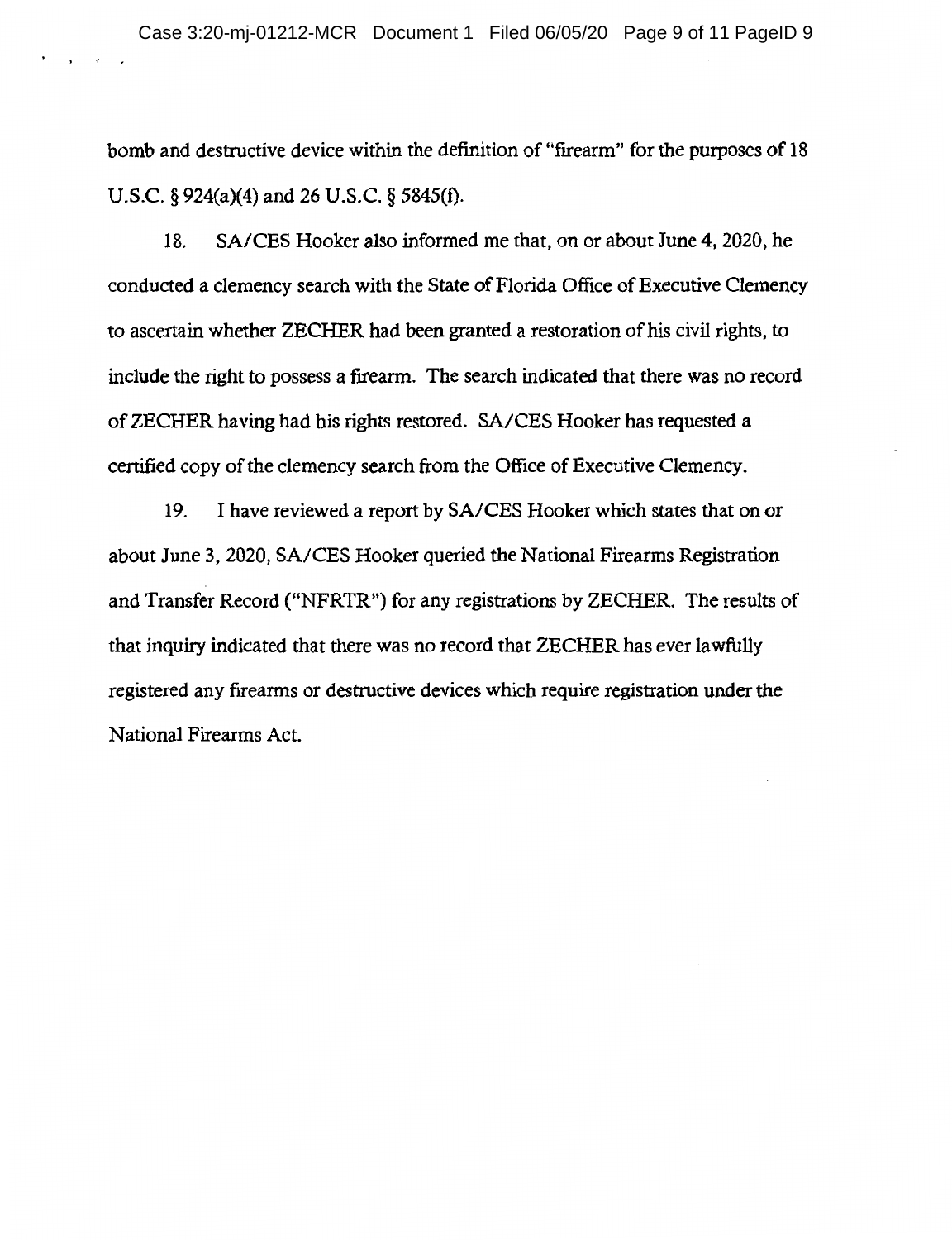20. Based upon the foregoing facts, I have probable cause to believe that on or about May 31, 2020, IVAN JACOB ZECHER committed violations of 18 U.S.C. § 922(g)(1), that is, being a felon in possession of a firearm, and 26 U.S.C. § 5861(d), that is, unlawful possession of an unregistered firearm.

 $45732$ y R. Moore Force Officer eral Bureau of Investigation

Affidavit submitted by email and attested to me as true and accurate by telephone consistent with Fed. R. Crim. P.  $4$  and  $4$ (d) before me this  $\sqrt{2}$  day of June. 2020, in Jacksonville, Florida. Affidavit submitted by email and attes<br>consistent with Fed. R. Crim. P. 4) are<br>2020, in Jacksonville, Florida.<br>MONTE C. RICHARDSON<br>United States Magistrate Judge

United States Magistrate Judge